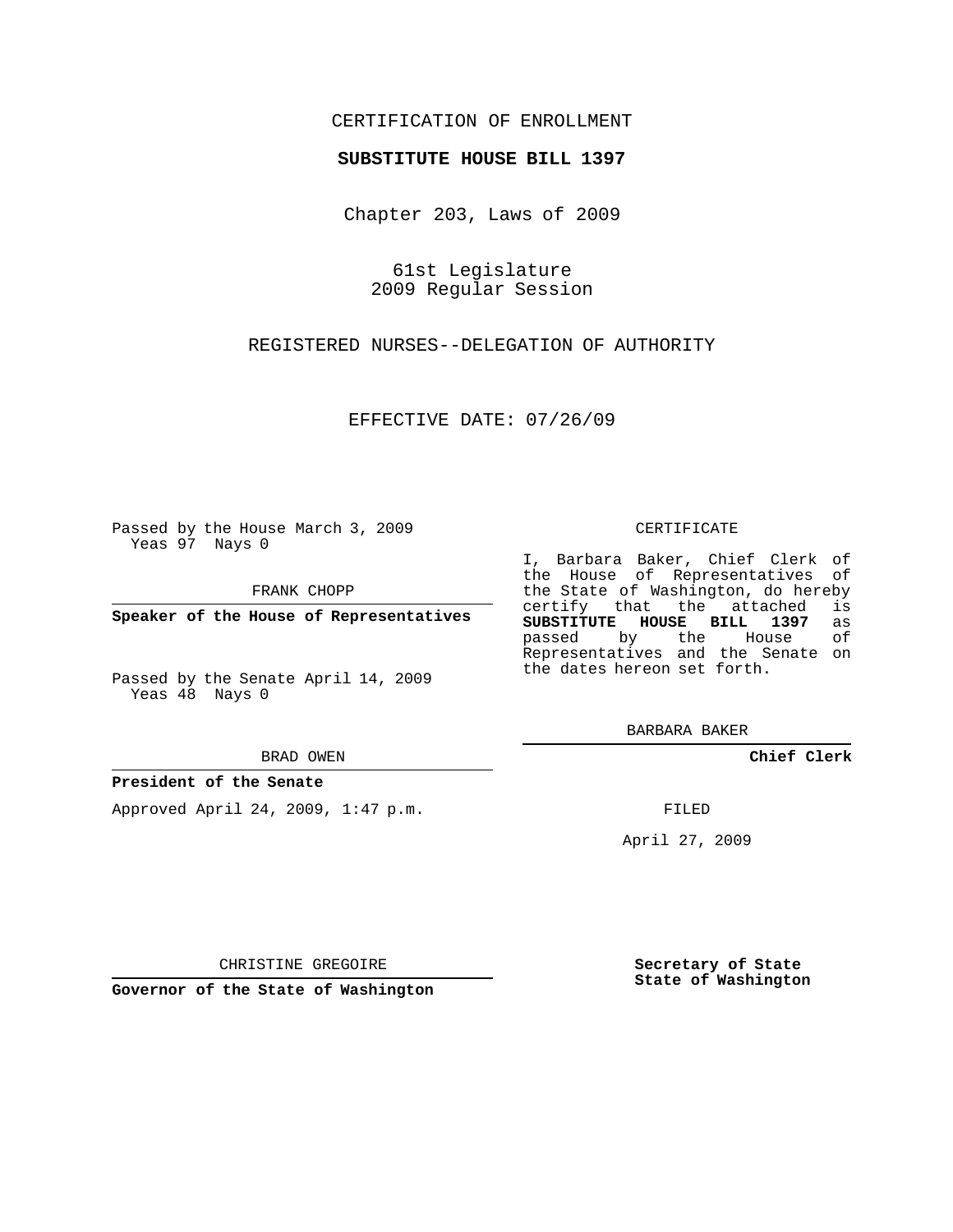# **SUBSTITUTE HOUSE BILL 1397** \_\_\_\_\_\_\_\_\_\_\_\_\_\_\_\_\_\_\_\_\_\_\_\_\_\_\_\_\_\_\_\_\_\_\_\_\_\_\_\_\_\_\_\_\_

\_\_\_\_\_\_\_\_\_\_\_\_\_\_\_\_\_\_\_\_\_\_\_\_\_\_\_\_\_\_\_\_\_\_\_\_\_\_\_\_\_\_\_\_\_

Passed Legislature - 2009 Regular Session

**State of Washington 61st Legislature 2009 Regular Session**

**By** House Health Care & Wellness (originally sponsored by Representatives Moeller, Ericksen, Cody, Green, Hinkle, Morrell, Bailey, Williams, Nelson, and Wood)

READ FIRST TIME 02/10/09.

 1 AN ACT Relating to the delegation of authority to registered 2 nurses; and amending RCW 18.79.260.

3 BE IT ENACTED BY THE LEGISLATURE OF THE STATE OF WASHINGTON:

 4 **Sec. 1.** RCW 18.79.260 and 2008 c 146 s 11 are each amended to read 5 as follows:

 6 (1) A registered nurse under his or her license may perform for 7 compensation nursing care, as that term is usually understood, to 8 individuals with illnesses, injuries, or disabilities.

 (2) A registered nurse may, at or under the general direction of a licensed physician and surgeon, dentist, osteopathic physician and 11 surgeon, naturopathic physician, optometrist, podiatric physician and surgeon, physician assistant, osteopathic physician assistant, or advanced registered nurse practitioner acting within the scope of his or her license, administer medications, treatments, tests, and inoculations, whether or not the severing or penetrating of tissues is involved and whether or not a degree of independent judgment and skill is required. Such direction must be for acts which are within the scope of registered nursing practice.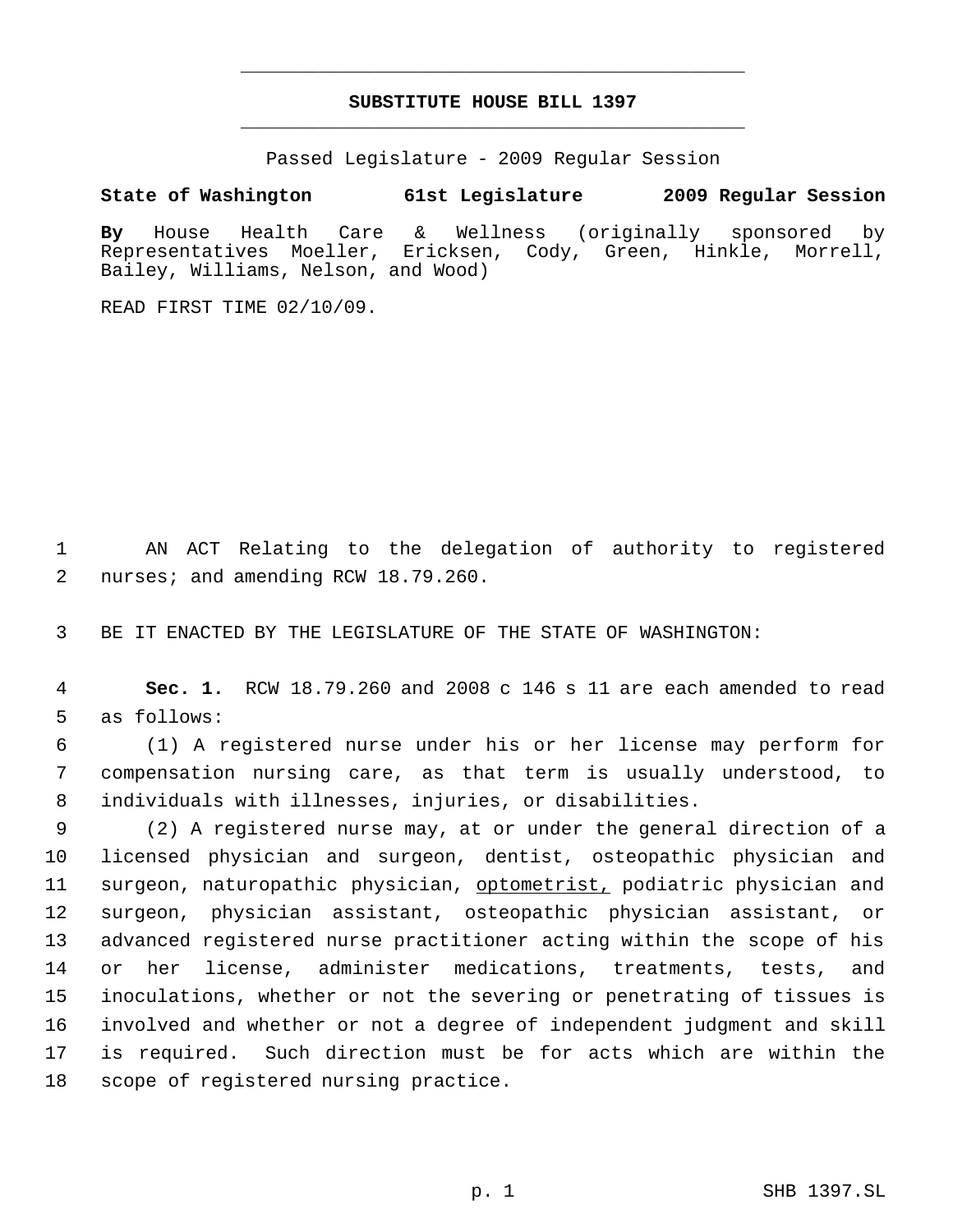(3) A registered nurse may delegate tasks of nursing care to other individuals where the registered nurse determines that it is in the best interest of the patient.

(a) The delegating nurse shall:

 (i) Determine the competency of the individual to perform the tasks;

(ii) Evaluate the appropriateness of the delegation;

 (iii) Supervise the actions of the person performing the delegated task; and

 (iv) Delegate only those tasks that are within the registered nurse's scope of practice.

 (b) A registered nurse, working for a home health or hospice agency regulated under chapter 70.127 RCW, may delegate the application, instillation, or insertion of medications to a registered or certified nursing assistant under a plan of care.

 (c) Except as authorized in (b) or (e) of this subsection, a registered nurse may not delegate the administration of medications. Except as authorized in (e) of this subsection, a registered nurse may not delegate acts requiring substantial skill, and may not delegate piercing or severing of tissues. Acts that require nursing judgment shall not be delegated.

 (d) No person may coerce a nurse into compromising patient safety by requiring the nurse to delegate if the nurse determines that it is inappropriate to do so. Nurses shall not be subject to any employer reprisal or disciplinary action by the nursing care quality assurance commission for refusing to delegate tasks or refusing to provide the required training for delegation if the nurse determines delegation may compromise patient safety.

 (e) For delegation in community-based care settings or in-home care settings, a registered nurse may delegate nursing care tasks only to registered or certified nursing assistants. Simple care tasks such as blood pressure monitoring, personal care service, diabetic insulin device set up, verbal verification of insulin dosage for sight-impaired individuals, or other tasks as defined by the nursing care quality assurance commission are exempted from this requirement.

 (i) "Community-based care settings" includes: Community residential programs for people with developmental disabilities, certified by the department of social and health services under chapter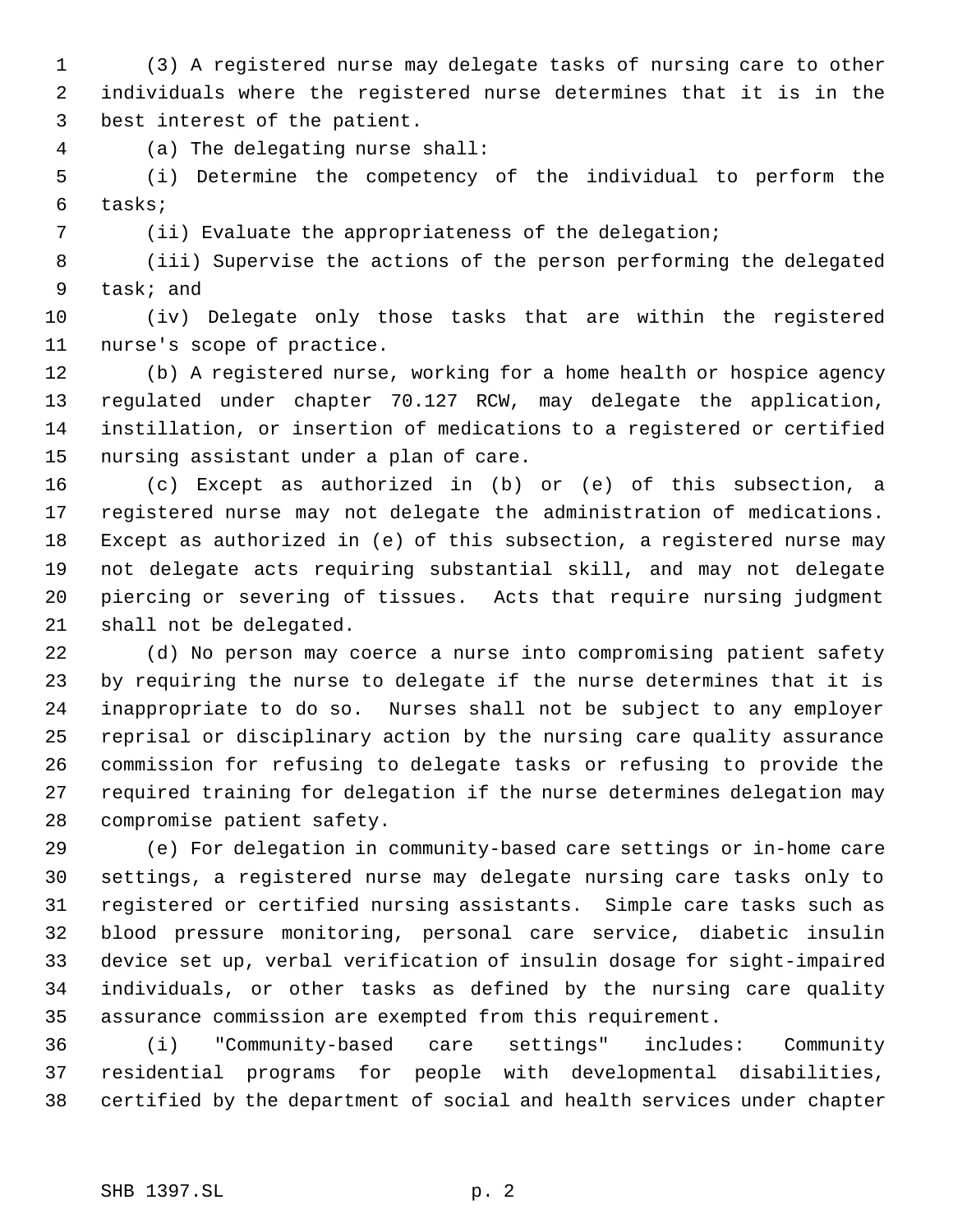71A.12 RCW; adult family homes licensed under chapter 70.128 RCW; and boarding homes licensed under chapter 18.20 RCW. Community-based care settings do not include acute care or skilled nursing facilities.

 (ii) "In-home care settings" include an individual's place of temporary or permanent residence, but does not include acute care or skilled nursing facilities, and does not include community-based care settings as defined in (e)(i) of this subsection.

 (iii) Delegation of nursing care tasks in community-based care settings and in-home care settings is only allowed for individuals who have a stable and predictable condition. "Stable and predictable condition" means a situation in which the individual's clinical and behavioral status is known and does not require the frequent presence and evaluation of a registered nurse.

 (iv) The determination of the appropriateness of delegation of a nursing task is at the discretion of the registered nurse. Other than delegation of the administration of insulin by injection for the purpose of caring for individuals with diabetes, the administration of medications by injection, sterile procedures, and central line maintenance may never be delegated.

 (v) When delegating insulin injections under this section, the registered nurse delegator must instruct the individual regarding proper injection procedures and the use of insulin, demonstrate proper injection procedures, and must supervise and evaluate the individual performing the delegated task weekly during the first four weeks of delegation of insulin injections. If the registered nurse delegator determines that the individual is competent to perform the injection properly and safely, supervision and evaluation shall occur at least every ninety days thereafter.

 (vi) The registered nurse shall verify that the nursing assistant has completed the required core nurse delegation training required in chapter 18.88A RCW prior to authorizing delegation.

 (vii) The nurse is accountable for his or her own individual actions in the delegation process. Nurses acting within the protocols of their delegation authority are immune from liability for any action performed in the course of their delegation duties.

 (viii) Nursing task delegation protocols are not intended to regulate the settings in which delegation may occur, but are intended to ensure that nursing care services have a consistent standard of